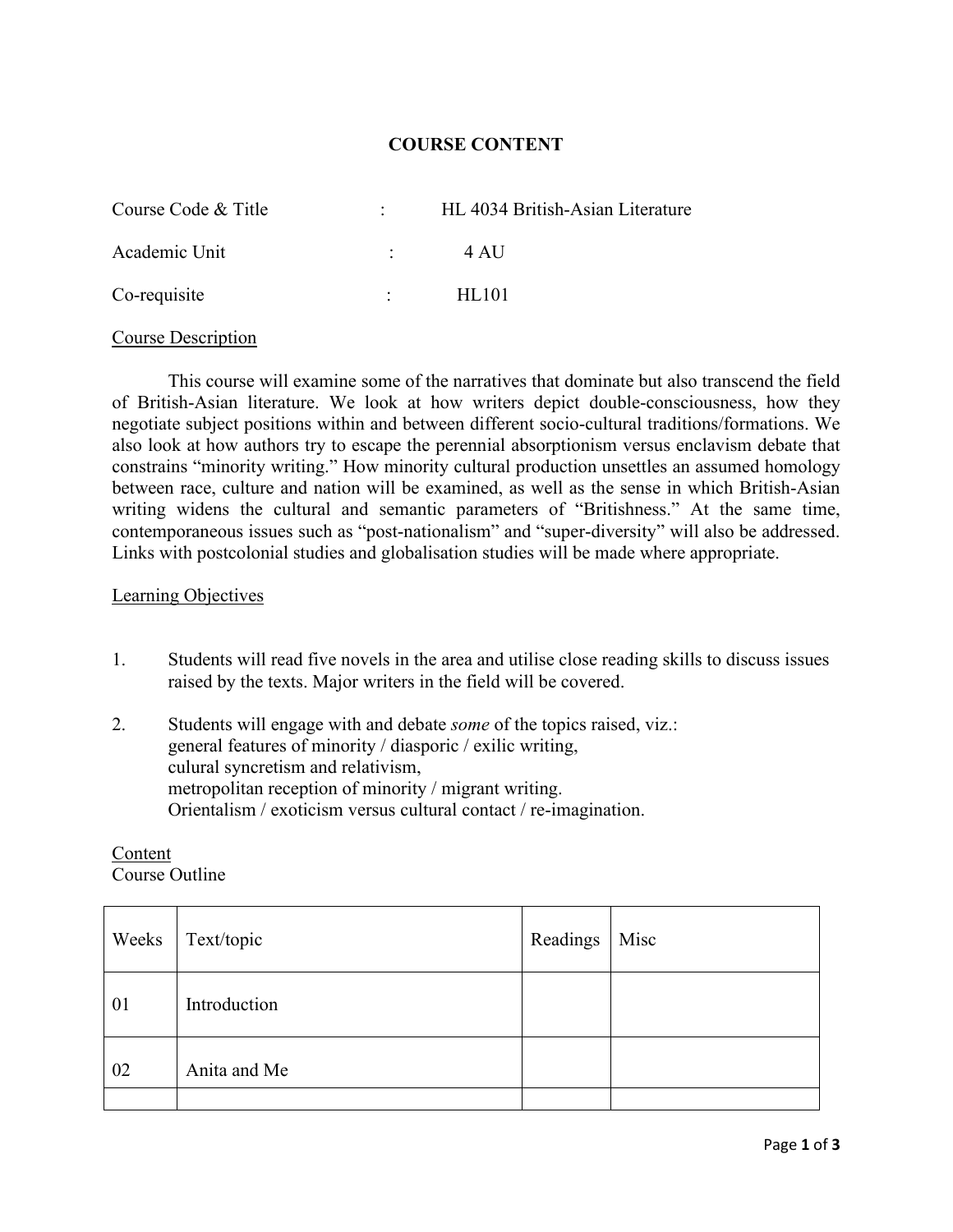| 03 | Anita and Me                 |  |
|----|------------------------------|--|
| 04 | Life Isn't All Ha Ha Hee Hee |  |
| 05 | Life Isn't All Ha Ha Hee Hee |  |
| 06 | The Life of a Banana         |  |
| 07 | The Life of a Banana         |  |
|    | <b>RECESS</b>                |  |
| 08 | <b>ESSAY CONSULTATION</b>    |  |
| 09 | The Hope Chest               |  |
| 10 | The Hope Chest               |  |
| 11 | The Match                    |  |
| 12 | The Match                    |  |
| 13 | Summary                      |  |

# Learning Outcome

Students will obtain a grounding in the sub-field as well as knowledge of its recurrent concerns and debates.

Student Assessment